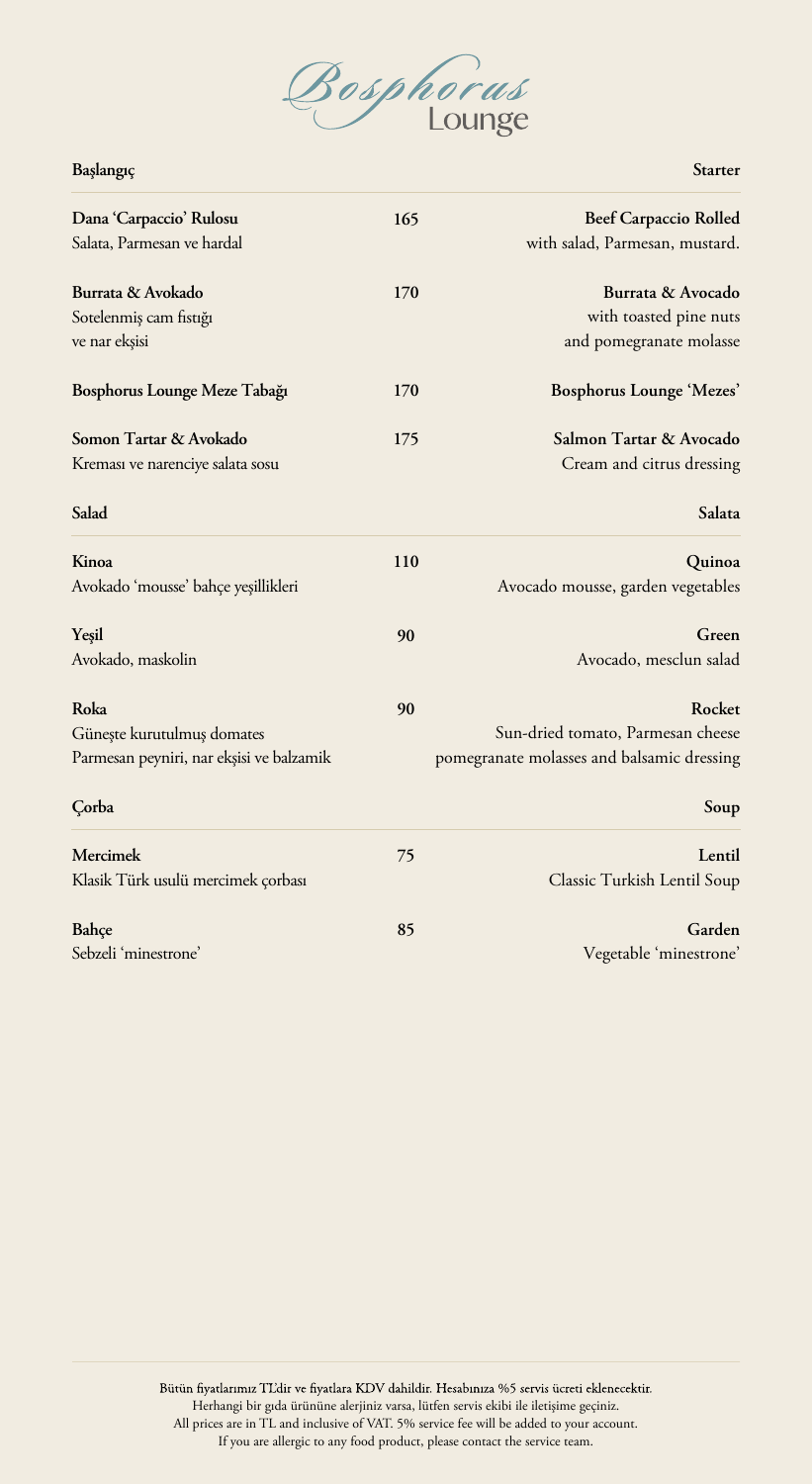

**Makarna ve 'Risotto'**

**Pasta and Risotto**

| 'Tagliolini'                            | 220 | 'Tagliolini'                 |
|-----------------------------------------|-----|------------------------------|
| Siyah trüf ve pırasa kreması            |     | Black truffle and leek cream |
| 'Risotto'                               | 180 | 'Risotto'                    |
| Yeşil kuşkonmazlı                       |     | Green asparagus              |
| 'Ravioli'                               | 155 | Ravioli                      |
| Taze ricotta peyniri, pazı              |     | with fresh ricotta           |
| limon kabuğu                            |     | Swiss chard, lemon zest      |
| Parmesan krema sosu                     |     | Parmesan cream sauce         |
|                                         |     |                              |
| 'Penne Arrabbiata'                      | 155 | Penne Arrabbiata             |
| Domates sosu, acı biber, taze fesleğen, |     | Tomato sauce, chili pepper   |
| 'pecorino' peyniri                      |     | fresh basil, Pecorino cheese |
|                                         |     |                              |
| 'Fettuccine' Bolonez                    | 175 | 'Fettuccine Bolognese'       |
| Ev yapımı fettuccine                    |     | Homemade fettuccine          |
| dana kıymalı sos                        |     | with Bolognese               |
|                                         |     |                              |
| 'Pappardelle'                           | 175 | Pappardelle                  |
| Çiftlik mantarı ve                      |     | with farm mushroom           |
| parmesan kreması                        |     | and parmesan cream           |
|                                         |     |                              |

Bütün fiyatlarımız TL'dir ve fiyatlara KDV dahildir. Hesabınıza %5 servis ücreti eklenecektir. Herhangi bir gıda ürününe alerjiniz varsa, lütfen servis ek Herhangi bir gıda ürününe alerjiniz varsa, lütfen servis ekibi ile iletişime geçiniz. All prices are in TL and inclusive of VAT. 5% service fee will be All prices are in TL and inclusive of VAT. 5% service fee will be added to your account. If you are allergic to any food product, please contact the service team. If you are allergic to any food product, please contact the service team.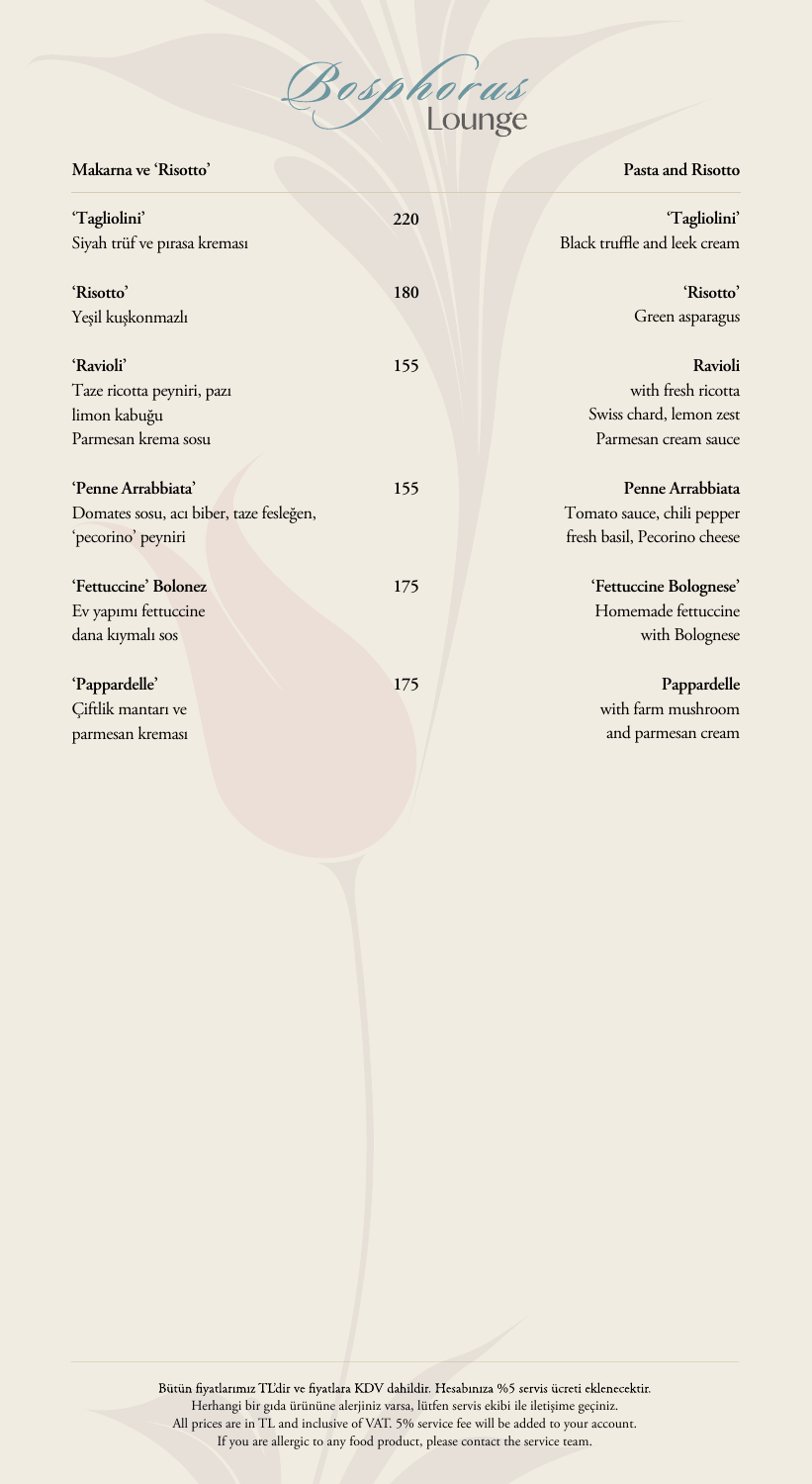

**Meat**

| Dana Fileto<br>Porçini mantarı türlüsü ve trüflü<br>patates püresi                 | 365 | <b>Beef Fillet</b><br>with porcini mushroom ragout and<br>truffle potato puree   |
|------------------------------------------------------------------------------------|-----|----------------------------------------------------------------------------------|
| Kuzu Incik<br>Ağır ateşte pişirilmiş, bulgur güveç                                 | 315 | Lamb Shank<br>Slow oven roasted with 'bulgur' stew                               |
| Kuzu Pirzola<br>Fırınlanmış, patates konfi<br>tereyağlı yeşil kuşkonmaz            | 320 | Rack of Lamb<br>Roasted, potato confit<br>buttered green asparagus               |
| Çıtır Tavuk Piliç<br>Yarım, serbest gezen,<br>taze biberiye ve limon sosu<br>Balık | 280 | Crispy Baby Chicken<br>Half free ranch, with rosemary<br>and lemon sauce<br>Fish |
| Levrek Fileto<br>Tavada kızartılmış<br>tereyağlı mevsim sebzeleri                  | 320 | <b>Seabass</b><br>Pan fried, fillet with seasonal<br>butter vegetables           |
| Somon<br>'Escalope' Martini<br>safranlı beyaz sos                                  | 320 | Salmon<br>Escalope in Martini saffron<br>beurre blanc sauce                      |
| Jumbo Karides<br>Limon krema sosu                                                  | 355 | Jumbo Prawns in<br>Lemon cream sauce                                             |

Bütün fiyatlarımız TL'dir ve fiyatlara KDV dahildir. Hesabınıza %5 servis ücreti eklenecektir. Herhangi bir gıda ürününe alerjiniz varsa, lütfen servis ekibi ile iletişime geçiniz. hüne alerjiniz varsa, lütfen servis ekibi ile iletişime geçiniz. All prices are in TL and inclusive of VAT. 5% service fee will be added to your account. d inclusive of VAT. 5% service fee will be added to your account. If you are allergic to any food product, please contact the service team. If you are allergic to any food product, please contact the service team.

## **Et**